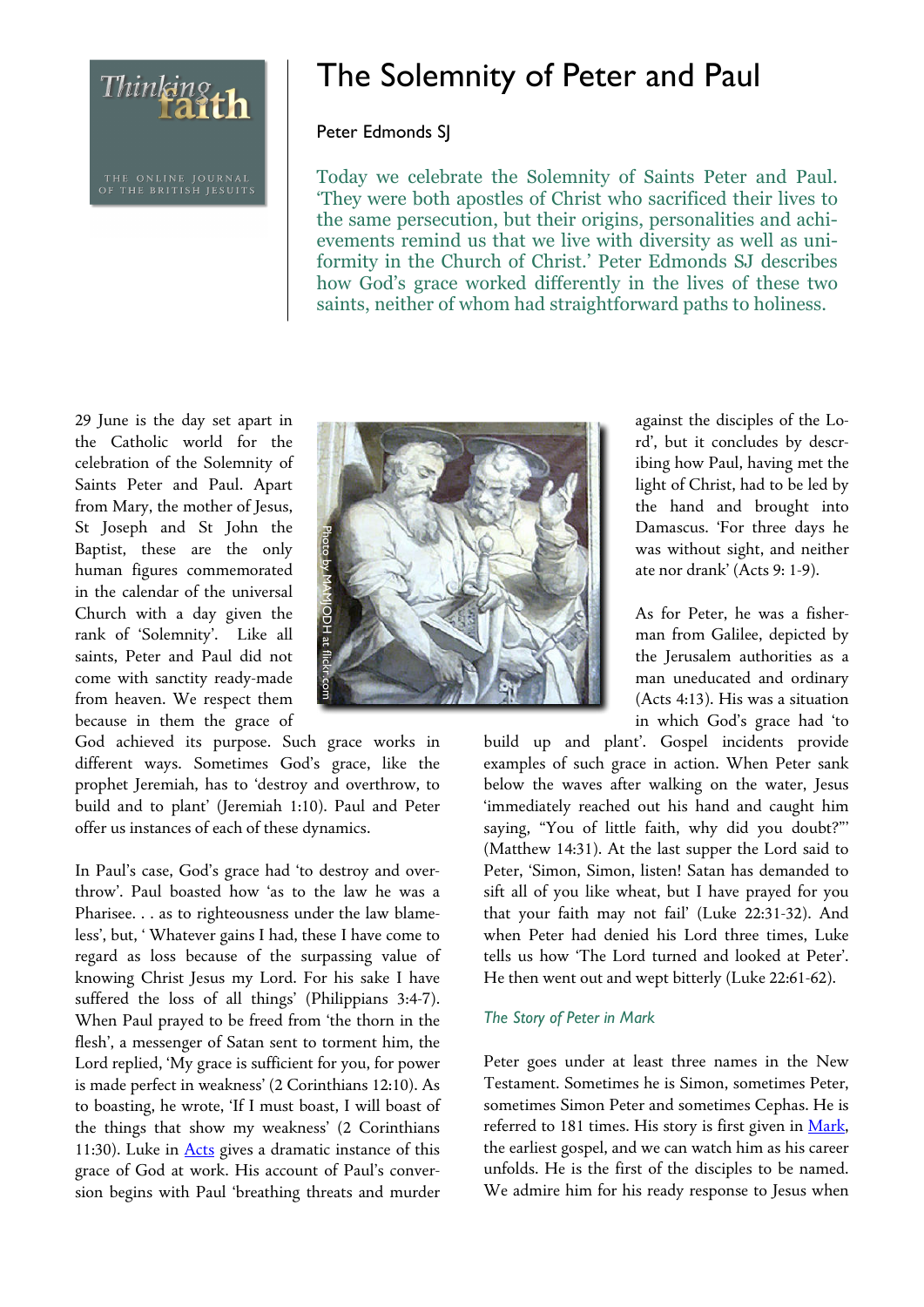he called him as he cast his net into the sea. At a word, he and his brother Andrew left their nets and followed Jesus (Mark 1:16-18). Soon we enter his house and meet his mother-in-law in Capernaum (1:29). But before the end of Mark's first chapter, he and his companions were not following Jesus, but 'hunting' him. They interrupt Jesus at prayer and urge him to return to the town, but Jesus refuses. Here is a hint that Simon did not grasp what the mission of Jesus was all about (1:35-38).

But we are reassured when we find the name of Simon (now also called Peter) heading the list of the 'Twelve whom he also called apostles'. These were called 'to be with Jesus', the first qualification for discipleship (3:14). He and two others were privileged to be with Jesus when he raised the daughter of Jairus from death (5:37). At the mid-point in the gospel, when Jesus asked his disciples who they thought he was, it was Peter who replied that he was the Messiah (8:27-30). We congratulate Peter because he is the first human being in this gospel to make this identification, already known to the reader from the title of the gospel (1:1).

But our congratulations turn sour when we find Jesus using a new name for Peter; no longer speaking in parables (4:33), Jesus speaks openly about the suffering ahead of him in Jerusalem. Peter in response, using the word with which Jesus addressed demons (1:25), 'rebuked' Jesus. So serious was this misunderstanding that Jesus addressed Peter as Satan (8:33). At the Transfiguration of Jesus, which should have brought encouragement to the disciples, they were terrified, and Peter did not know what to say (9:2-8). Peter also failed at Gethsemane when Jesus sought support from him and his companions. Jesus complained, 'Simon, are you asleep? Could you not keep awake one hour?' (14:32-42). Straight after this, all the disciples fled.

Jesus was taken before the high priest where all the priests, the elders and the scribes were assembled. There for the first time, he confessed his identity as Messiah and Son of the Blessed one, and spoke of himself as the Son of Man. In contrast, Peter three times denied that he ever knew Jesus, sealing this denial with an oath (15:53-72). Surely this must be the end of Peter's discipleship. But Jesus had other plans. At the supper before Jesus's arrest, Peter had declared with bravado, 'Though all become deserters, I will not.' (14:29). Although quite aware the opposite was the case, Jesus promised to meet them again in Galilee. The gospel ends with a young man telling the women at the tomb to inform Peter that Jesus was going ahead to Galilee: 'There you will see him' (16:7). Jesus had said to Peter, 'the way you think is not God's way, but man's' (8:34). We may well say the same about this new beginning offered to Peter.

## *Peter in the Other Gospels*

The other evangelists record the story of Peter in a similar way to Mark. They too record his flight and apostasy during the passion of Jesus, but they make additions which serve to elevate the prestige of Peter. Luke greatly expands the story of Peter's call and structures it according to the pattern of the call stories of great figures of Israel's history. An experience of God is followed by an objection by the one called, then there is a reassurance and finally a mission. We find these elements in the call stories of Moses (Exodus 3:7-12), of Isaiah (Isaiah 6:1-9) and of Jeremiah (Jeremiah 1:4-7). Peter has an experience of God in the great catch of fish; he objects, for he is a sinful man; but then the Lord reassures him and promises him that he will be a 'fisher of people'. This prediction is fulfilled at Pentecost time when 3000 are converted on the same day after Peter's speech (Acts 2:41). The plea of Peter, 'Depart from me, because I am a sinful man' suggests that the original context of this scene was after the Resurrection when Peter would have been so bruised by the sin of his denials (Luke 5:1-11).

In Matthew, Peter makes an even more impressive confession than in Mark. Jesus is 'the Christ, the Son of the living God'. At once Jesus praises Peter, and tells him that he is blessed. 'Flesh and blood have not revealed this to you but my Father in heaven'. Peter is then given a promise and a commission. 'On this rock I will build my church and the gates of Hades will not prevail against it. I will give you the keys of the kingdom of heaven.' (Matthew 16:16-19). Many experts on this gospel believe that this scene, too, took place after the Resurrection as one of the several 'churchfounding' appearances.

In John, the most significant addition to traditions about Peter is explicitly included as a post-Resurrection story. As in Luke, the disciples have been fishing



## **The Solemnity of Peter and Paul**

Peter Edmonds SJ 29 June 2012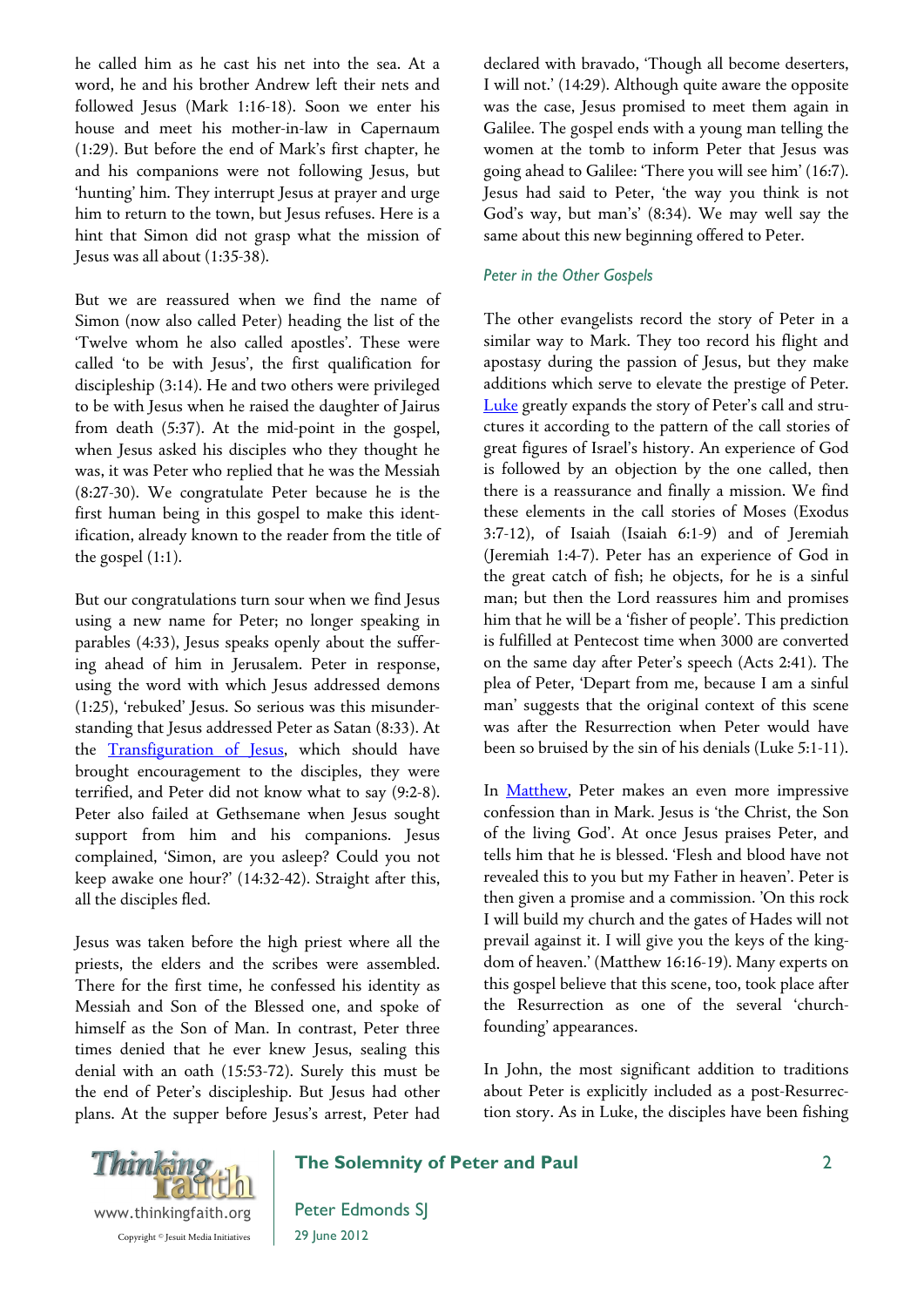and have made an enormous catch. But this time the dialogue with Peter takes place after the fish have been landed. Three times Peter is asked whether he loved Jesus, as if in compensation for his three denials. Three times Peter affirms his love. This is how he qualifies for his appointment as a shepherd of the lambs and sheep that belong to Jesus (John 21:15-19; 1 Peter 5:1-2). Jesus's description of himself as a good shepherd earlier in this gospel clarifies what this task involves (John 10:11-18).

#### *The Story of Paul*

In contrast to Peter, Paul never knew the earthly Jesus (2 Corinthians 5:16). He was born far away, in Tarsus in Cilicia. He was proud of his strict Jewish upbringing. His Galatian readers are presumed to know of his earlier life in Judaism (Galatians 1:13). He was a 'Hebrew born of Hebrews' and 'a Pharisee' (Philippians 3:5). According to Acts, he was brought up in Jerusalem 'at the feet of Gamaliel, educated strictly according to our ancestral law' (Acts 22:3). But, like Peter, he had sinned; he had persecuted the Church of God (Galatians 1:13; Philippians 3:6). 'For this reason', he wrote, 'I am unfit to be called an apostle' (1 Corinthians 15:9).In Acts, his attempts to destroy the Church are described in ever more dramatic terms (Acts 9:1-2; 22:4-5; 26:10-11). The accounts of his conversion in Acts are echoed in more sombre ways in his letters. He claimed to have received the gospel 'through a revelation of Jesus Christ' (Galatians 1:12), to have 'seen Jesus our Lord' (1 Corinthians 9:1), that the risen Jesus 'last of all, as to one untimely born, appeared to me' (1 Corinthians 15:8). Paul's own writings cultivate a much plainer style than Luke in Acts.

The second half of Acts details the missionary journeys of Paul, his arrest and trials, and his journey to Rome. Paul speaks to Jewish and Gentile audiences (13:16-41; 17:22-31 etc). He defends himself before Roman governor and Jewish king (26:1-29). He performs miracles (14:8-10), he endures the hardships of prison (16:19-24) and survives shipwreck (27:1-44). Paul is often said to be the hero of the Acts of the Apostles. Paul gives his own version of his missionary and pastoral life in what he terms his 'fool's speech' in 2 Corinthians (11:1-12:13). Elsewhere, his letters may give a less picturesque account of his activities, but they prove his reputation as the greatest of early Christian missionaries in his responses to the problems and dilemmas of people new to the Christian gospel.

Paul was no academic theologian, but he was a theologian in the sense that he always approached pastoral problems through theology. Any study of the nature of the person of Jesus, the character of the Church, the status of humanity before God has to begin with a study of the thought of Paul. In Philippians we find the great hymn celebrating the emptying of Christ (Philippians 2:6-11); in 1 Corinthians the church envisaged as the body of Christ (1 Corinthians 12:12-31); in Romans the need for Christ to release humanity from the tyranny of sin (Romans 5:1-21). And we can prolong the list: the hymn to love in 1 Corinthians belongs to the literature of the world (1 Corinthians 13:1-14) and his verses on the Eucharist and his summary of the gospel message about the death and resurrection of Christ give us information about Jesus dating long before the gospel accounts (1 Corinthians 11:23-34; 15:1-11).

Paul might also be described as the first Christian mystic. He could write that, 'It is no longer I who live, but Christ lives in me' (Galatians 2:20). For him, he told the Philippians, 'Living is Christ and dying is gain' (Philippians 1:21). He wrote to the Galatians that he was again 'in the pain of childbirth until Christ is formed in you' (Galatians 4:19). And it was surely about himself that he was writing when he speaks of a 'person in Christ who was caught up into the third heaven. . . was caught up into Paradise and heard things that are not to be told, that no mortal is permitted to repeat' (2 Corinthians 12:2-4).

## *Peter and Paul*

We know that Paul and Peter suffered together in the time of the emperor Nero some thirty years after the death of Jesus. The basilica of St Peter is built over his tomb. Paul, too, has a basilica in his honour, not far from the *Tre Fontane*, the traditional site of his beheading. They lie near each other in Rome. Did they meet in their lifetimes? In the Acts, their stories are given separately: Peter is prominent in the first half of the book and Paul in the second. They meet but once, at the so-called Jerusalem council in Acts 15. Peter speaks and Paul speaks; James adds his opinion and the meeting comes to a harmonious conclusion.



## **The Solemnity of Peter and Paul**

Peter Edmonds SJ 29 June 2012